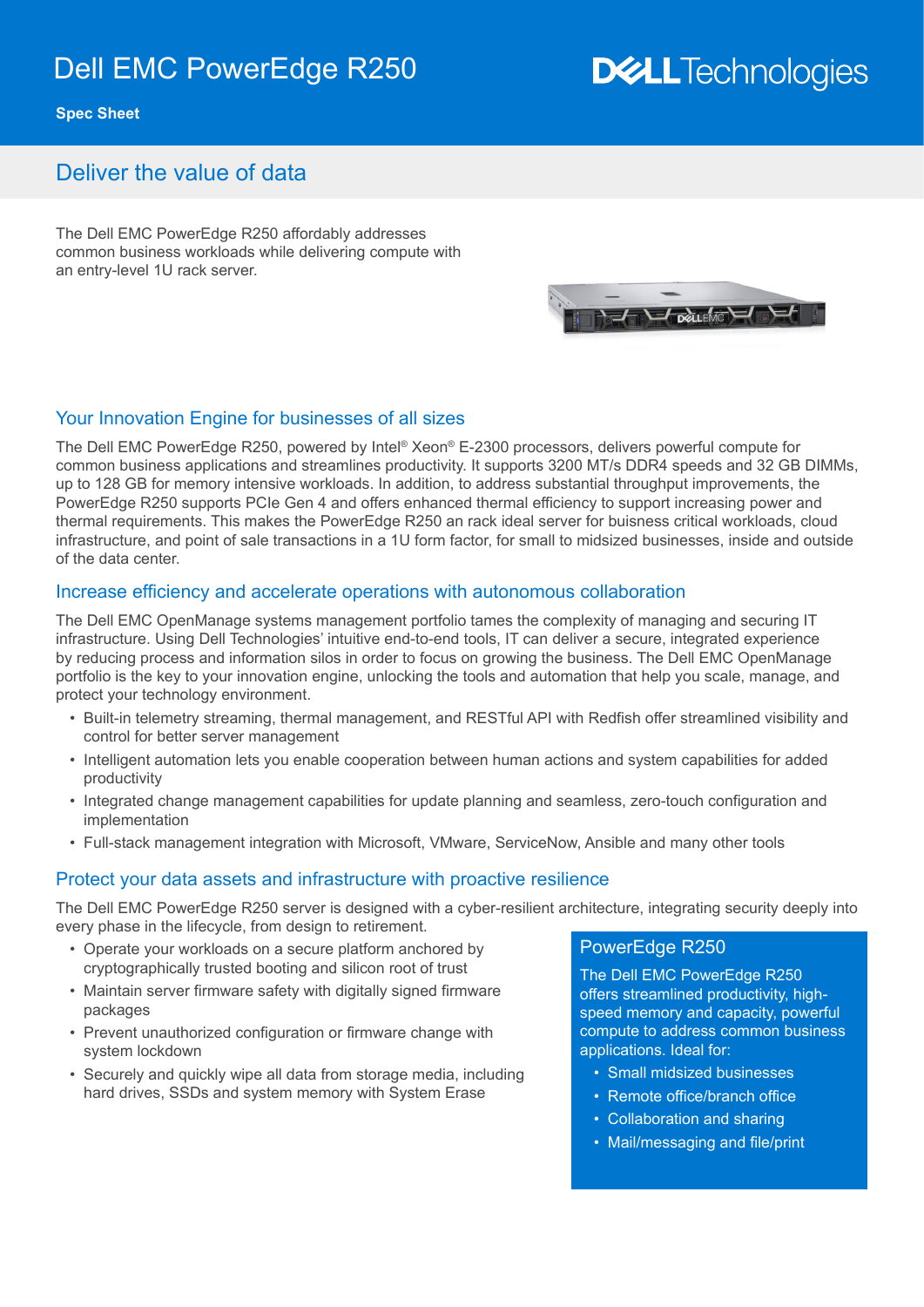| <b>Feature</b>                            | <b>Technical Specifications</b>                                                                                                                                              |                                       |
|-------------------------------------------|------------------------------------------------------------------------------------------------------------------------------------------------------------------------------|---------------------------------------|
| Processor                                 | One Intel Xeon E-2300 series processor with up to 8 cores or one Intel Pentium processor with up to 2 cores                                                                  |                                       |
| Memory                                    | 4 DDR4 DIMM slots, supports UDIMM 128 GB max, speeds up to 3200 MT/s                                                                                                         |                                       |
|                                           | Note: For Pentium processor, the maximum memory speed is 2666 MT/s.                                                                                                          |                                       |
| Storage controllers                       | • Internal controllers: PERC H345, H755, HBA355i, S150<br>• Internal Boot: Internal Dual SD Module or USB or Boot Optimized Storage Subsystem (BOSS-S1): HWRAID 2 x M.2 SSDs |                                       |
|                                           |                                                                                                                                                                              |                                       |
|                                           | • External HBAs (non-RAID): HBA355e                                                                                                                                          |                                       |
| Drive bays                                | • Up to 4 x 3.5-inch hot swap SAS/SATA (HDD/SSD) max 30.72 TB<br>• Up to 2 x 3.5-inch cabled SAS/SATA (HDD/SSD) max 15.36 TB                                                 |                                       |
|                                           | • Up to 4 x 3.5-inch cabled SAS/SATA (HDD/SSD) max 30.72 TB                                                                                                                  |                                       |
| Power supplies                            | • 450W Bronze 100-240 VAC, cabled                                                                                                                                            |                                       |
|                                           | * 450W Platinum 100-240 VAC, cabled                                                                                                                                          |                                       |
| Cooling options                           | Air cooling                                                                                                                                                                  |                                       |
| Fans                                      | • Up to four cabled fans                                                                                                                                                     |                                       |
| Dimension                                 | • Height: 42.8 mm (1.68 inches)                                                                                                                                              |                                       |
|                                           | • Width: 482.6 mm (19 inches)                                                                                                                                                |                                       |
|                                           | • Depth: 598.64 mm (23.56 inches) with bezel                                                                                                                                 |                                       |
|                                           | 585 mm (23.03 inches) without bezel                                                                                                                                          |                                       |
| Form Factor                               | 1U rack server                                                                                                                                                               |                                       |
| Embedded management                       | • iDRAC9                                                                                                                                                                     |                                       |
|                                           | • iDRAC Direct                                                                                                                                                               |                                       |
|                                           | • iDRAC RESTful API with Redfish                                                                                                                                             |                                       |
|                                           | • iDRAC Service Manual                                                                                                                                                       |                                       |
| <b>Bezel</b>                              | Optional bezel or security bezel                                                                                                                                             |                                       |
| OpenManage Software                       | • OpenManage Enterprise                                                                                                                                                      |                                       |
|                                           | • OpenManage Power Manager plugin<br>• OpenManage SupportAssist plugin                                                                                                       |                                       |
|                                           | • OpenManage Update Manager plugin                                                                                                                                           |                                       |
| <b>Mobility</b>                           | OpenManage Mobile                                                                                                                                                            |                                       |
| Integrations and Connections              | OpenManage Integrations                                                                                                                                                      | <b>OpenManage Connections</b>         |
|                                           | • BMC Truesight                                                                                                                                                              | • IBM Tivoli Netcool/OMNIbus          |
|                                           | • Microsoft System Center                                                                                                                                                    | IBM Tivoli Network Manager IP Edition |
|                                           | • Red Hat Ansible Modules                                                                                                                                                    | • Micro Focus Operations Manager      |
|                                           | • VMware vCenter and vRealize Operations Manager                                                                                                                             | • Nagios Core                         |
|                                           |                                                                                                                                                                              | • Nagios XI                           |
| Security                                  | • Cryptographically signed firmware<br>• Secure Boot                                                                                                                         |                                       |
|                                           |                                                                                                                                                                              |                                       |
| • Secure Erase<br>• Silicon Root of Trust |                                                                                                                                                                              |                                       |
|                                           |                                                                                                                                                                              |                                       |
|                                           | • System Lockdown (requires iDRAC9 Enterprise or Datacenter)                                                                                                                 |                                       |
| Embedded NIC                              | • TPM 2.0 FIPS, CC-TCG certified, TPM 2.0 China NationZ<br>2 x 1 GbE LOM                                                                                                     |                                       |
| <b>GPU</b> options                        | Not supported                                                                                                                                                                |                                       |
| Ports                                     | <b>Front Ports</b>                                                                                                                                                           | <b>Rear Ports</b>                     |
|                                           | $\cdot$ 1 x USB 2.0                                                                                                                                                          | • 1 x USB 2.0                         |
|                                           | • 1 x iDRAC Direct (Micro-AB USB) port                                                                                                                                       | • 1 x iDRAC ethernet port             |
|                                           |                                                                                                                                                                              | $\cdot$ 1 x USB 3.0                   |
|                                           | <b>Internal Ports</b>                                                                                                                                                        | $\cdot$ 1 x VGA                       |
|                                           | • 1 x USB 3.0 (optional)                                                                                                                                                     | • 1 x Serial port                     |
| PCIe                                      | 2 PCIe slots:                                                                                                                                                                |                                       |
|                                           | • 1 x8 Gen4 (x16 connector) low profile, half length                                                                                                                         |                                       |
|                                           | • 1 x8 Gen4 (x8 connector) low profile, half length                                                                                                                          |                                       |
| Operating System and Hypervisors          | • Canonical Ubuntu Server LTS                                                                                                                                                |                                       |
|                                           | • Citrix Hypervisor                                                                                                                                                          |                                       |
|                                           | • Microsoft Windows Server with Hyper-V<br>• Red Hat Enterprise Linux<br>• SUSE Linux Enterprise Server                                                                      |                                       |
|                                           |                                                                                                                                                                              |                                       |
|                                           | • VMware ESXi (support only from Dec'21)                                                                                                                                     |                                       |
|                                           | For specifications and interoperability details, see Dell.com/OSsupport.                                                                                                     |                                       |
| OEM-ready version available               | From bezel to BIOS to packaging, your servers can look and feel as if they were designed and built by you. For more information,                                             |                                       |
|                                           | visit Dell.com/OEM.                                                                                                                                                          |                                       |